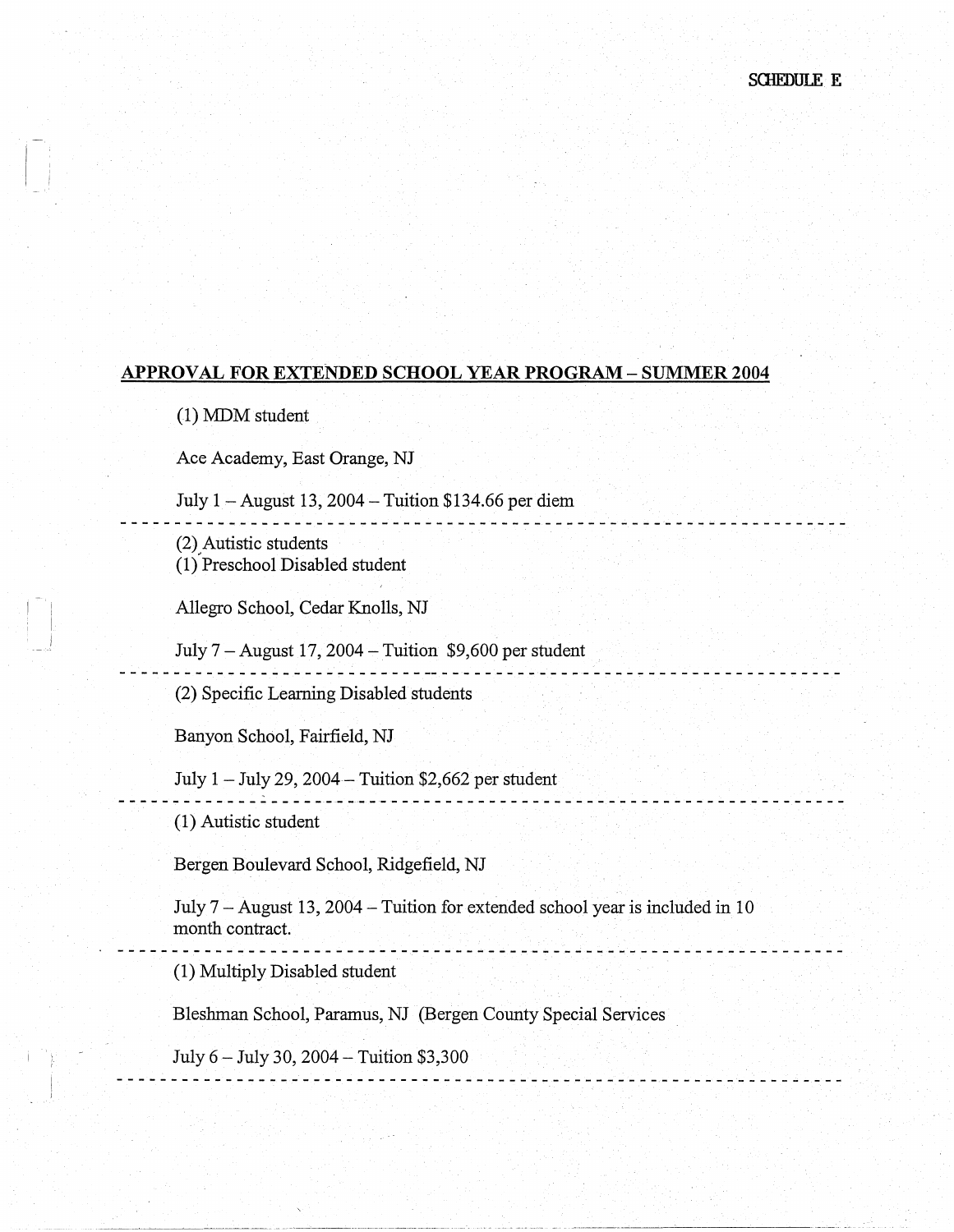(1) Preschool Disabled student ·

 $\vert \cdot$ I I

1<sup>st</sup> Cerebral Palsy of New Jersey, Belleville, NJ July *5* -August 13, 2004-Tuition \$242.17 per diem (1) Multiply Disabled student Cerebral Palsy Center, Clifton, NJ July 1 -July 30, 2004 - Tuition \$5,290.32 . . . . . . . . . . . . . . . (2) MultiplyDisabled students Cerebral Palsy Center, Edison, NJ July I -August 12, 2004-Tuition \$9,150.00 per student (1) Specific Learning Disabled student (2) Autistic students (2) Emotionally Disturbed students Children's Institute, Verona, NJ July  $1 -$  July 30, 2004  $-$  Tuition \$4,087.80 per student ------------------------------------------~--~--------~------------ . . (1) Autistic student Douglass Developmental Disabilities Center, New Brunswick, NJ June 28-August 16, 2004-Tuition \$17,038 . <u>. . . . . . . . . . . . . . . .</u> . . . . (1) Autistic student (1) Preschool Disabled East Brook School, Park Ridge, NJ July 6 - July 30, 2004 - Tuition \$230.22 per diem per student -- - - - ------ - -- -.. - -·- - -- --- ------ - - -- -- -- - - ---- -- - - -- - - --- -- -- --- - - - - - (1) Mild Cognitively Impaired student (1) Specific Leaming Disabled student ECLC, Chatham, NJ July I -July 29, 2004-Tuition \$3,081.40 per student

-------···-- ------···--·--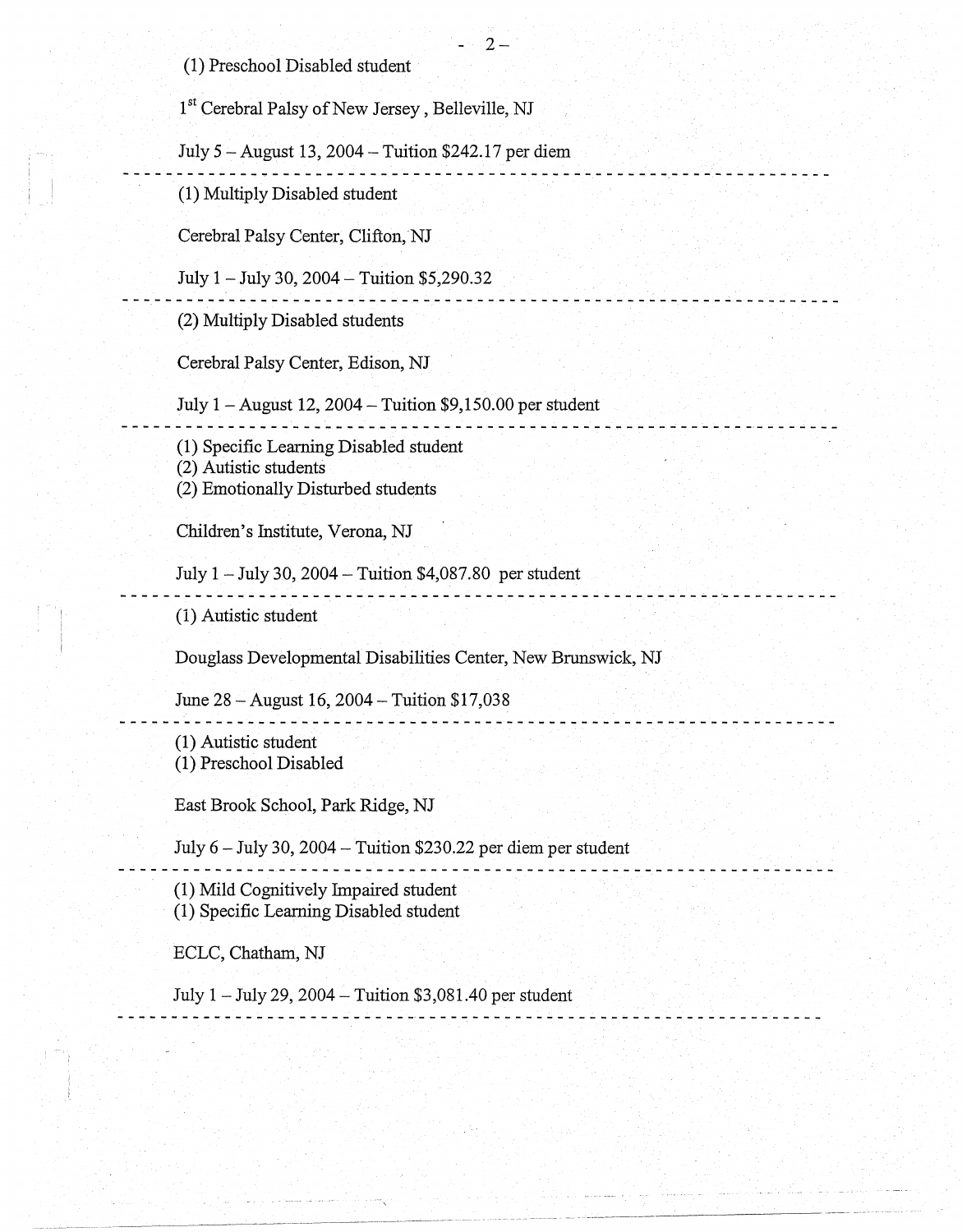-3- (1) Preschool Disabled student (1) Auditorily Impaired - Deaf student Godwin School, Midland Park, NJ (Bergen County Special Services) July  $6$  – July 30, 2004 – Tuition \$3,300 per student (1) Multiply Disabled student (1) Preschool Disabled student Horizon School, Livington, NJ July  $1 -$  August 12, 2004  $-$  Tuition \$7,059 per student (1) Preschool Disabled student \*Note: This student will be moving in early July. Lake Drive School, Mountain Lakes, NJ July 6, -July 30, 2004-Tuition \$3,100 (1) Autistic student Midland School, North Branch, NJ July  $1 -$ August 12, 2004  $-$  Tuition \$5,100 (!).Multiply Disabled student Millburn Regional Day School, Millburn, NJ (Bergen County Special Services) July  $6 -$  July 30, 2004  $-$  Tuition \$3,400 (Additional therapy \$49.00 per session) . **. . . . . . . . . . . .** . (2) Preschool Disabled students Montclair State University Demonstration Program, Upper Montclair, NJ June 21 -August 5, 2004 - Tuition \$10,500.00 per student <u> - - - - - - - - - - - - - - -</u> . (1) Multiply Disabled student New Beginnings School, Fairfield, NJ July 12 -August 20, 2004-Tuition \$7,179.60 (1) Preschool Disabled student (1) Specific Learning Disabled student Northwest Essex Community Healthcare Network, Inc, Belleville, NJ July 6 - July 30, 2004 - Tuition \$4,362.59 per student

\*